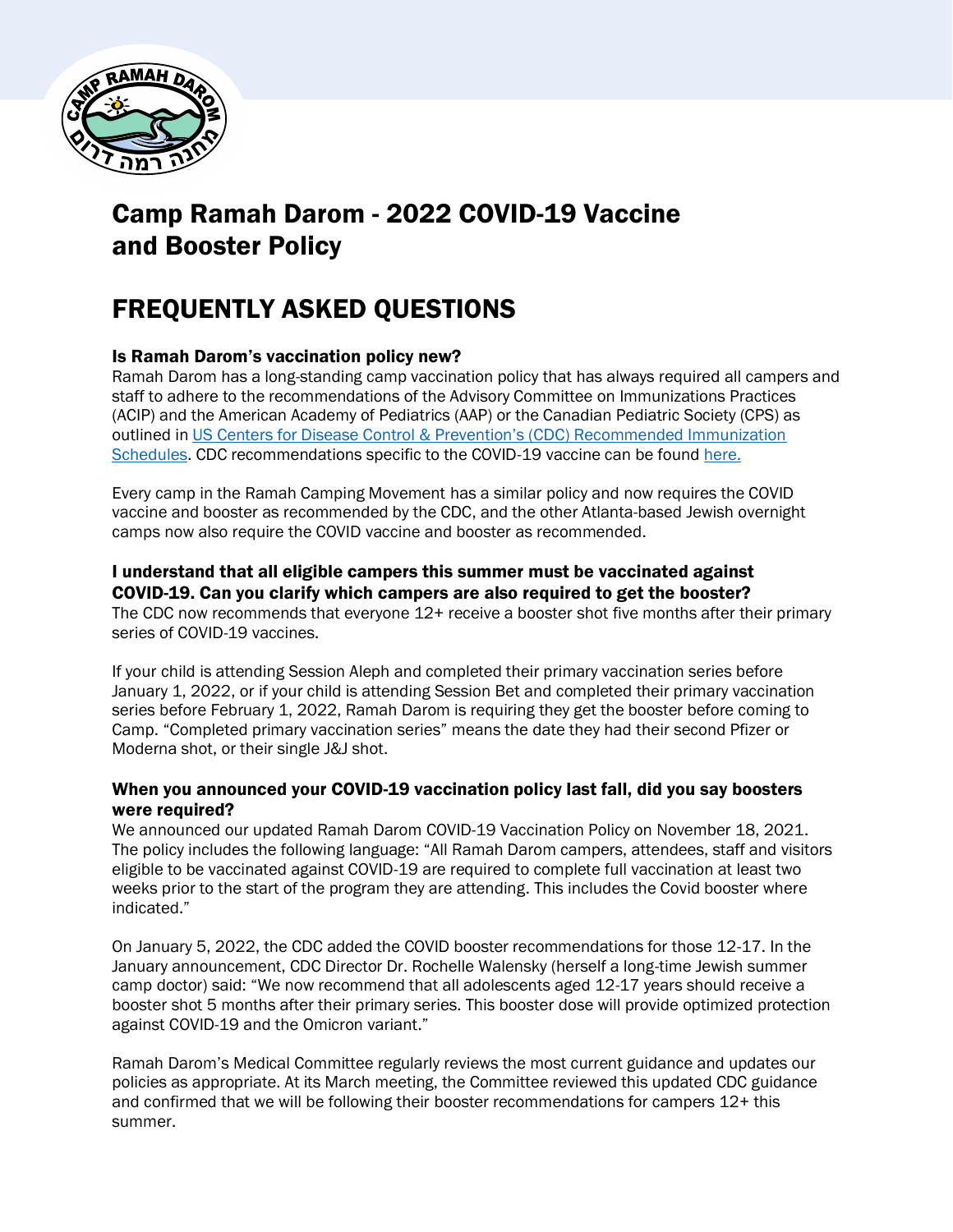### Wouldn't it be ok of some campers 12+ are boosted and some are not?

In addition to the public health benefits, from a practical perspective having bunks with some boosted and some unboosted campers will very challenging should there be a COVID exposure during Camp.

Based on CDC [Quarantine and Isolation](https://www.cdc.gov/coronavirus/2019-ncov/your-health/quarantine-isolation.html#:~:text=do%20for%20quarantine-,Stay%20home%20and%20away%20from%20other%20people%20for%20at%20least,others%20at%20home%2C%20if%20possible.) guidelines, in the event of an exposure those who are boosted would still be able to continue being involved in all Camp activities. But anyone NOT boosted would be required to quarantine for at least 5 days. Ramah Darom simply does not have enough staff to operate two separate programs for each bunk. Therefore, if some campers in an exposed bunk are boosted and others are not, the likely outcome would be that even boosted campers would be forced to quarantine. The other option would be to send home any unboosted campers. Our hope is to avoid either scenario.

# My child has had two vaccine doses and recently had COVID-19 – are they not naturally protected?

Here's how the CDC answers this common question: "COVID-19 vaccination causes a more predictable immune response than infection with the virus that causes COVID-19. Getting a COVID-19 vaccine gives most people a high level of protection against COVID-19 and can provide added [protection for people who already had COVID-19.](https://www.cdc.gov/coronavirus/2019-ncov/science/science-briefs/vaccine-induced-immunity.html#anchor_1635540493225) [One study](https://www.cdc.gov/mmwr/volumes/70/wr/mm7032e1.htm?s_cid=mm7032e1_w) showed that, for people who already had COVID-19, those who do not get vaccinated after their recovery are more than 2 times as likely to get COVID-19 again than those who get fully vaccinated after their recovery."

### How soon after recovering from COVID-19 can my child get the booster?

According to the CDC, "People with COVID-19 who have symptoms should wait to be vaccinated until they have recovered from their illness and have met the [criteria](https://www.cdc.gov/coronavirus/2019-ncov/your-health/quarantine-isolation.html) for discontinuing isolation; those without symptoms should also wait until they [meet the criteria](https://www.cdc.gov/coronavirus/2019-ncov/your-health/quarantine-isolation.html) before getting vaccinated."

### Will my child require a second booster before the summer?

No. Current CDC recommendations for a second booster shot are only for immunocompromised individuals and people over the age of 50.

### Do boosters work? I know many people who had the booster and still got COVID-19.

The medical evidence is clear: COVID 19-vaccines are effective at preventing severe illness from COVID-19, and the booster helps broaden and strengthen protection against Omicron and other variants.

Two new studies reinforce the effectiveness of vaccines and boosters across three variants of concern (Alpha, Delta, and Omicron). The CDC just released a [study](https://t.emailupdates.cdc.gov/r/?id=h60adb484,162bd2d1,162c44a4&e=QUNTVHJhY2tpbmdJRD1VU0NEQ18yMTQ1LURNNzgxMzMmQUNTVHJhY2tpbmdMYWJlbD0zLjE4LjIwMjIlMjAtJTIwQ09WSUQtMTklMjBEYXRhJTIwVHJhY2tlciUyMFdlZWtseSUyMFJldmlldw&s=w0VPD130OMm8DvFj-UxjIW7fMuqSd7Ji0AHGeINGsTw) showing that, among adults hospitalized with COVID-19 during the Delta and Omicron waves, protection was highest in those who received a third COVID-19 vaccine dose. A new study published in the **[British Medical Journal](https://t.emailupdates.cdc.gov/r/?id=h60adb484,162bd2d1,162c44a7&e=QUNTVHJhY2tpbmdJRD1VU0NEQ18yMTQ1LURNNzgxMzMmQUNTVHJhY2tpbmdMYWJlbD0zLjE4LjIwMjIlMjAtJTIwQ09WSUQtMTklMjBEYXRhJTIwVHJhY2tlciUyMFdlZWtseSUyMFJldmlldw&s=55sZNnTpffBx-PEl1YdpqaPjhnNzXrwRkf7qIXZb-Ks)** found that vaccines were found to be highly effective in preventing hospital admissions related to the Alpha, Delta, and Omicron variants, but three vaccine doses were required to achieve protection against Omicron similar to the protection that two doses provided against the Delta and Alpha variants.

The CDC has created [this helpful list](https://www.cdc.gov/coronavirus/2019-ncov/vaccines/facts.html) of myths and facts about the COVID vaccine and booster.

### What if my child requires a medical exemption?

All requests for exemptions will be reviewed by our Medical Chair, in consultation with the Medical Committee. You can email your request to [camp@ramahdarom.org.](mailto:camp@ramahdarom.org) Exceptions to the Ramah

Bringing people of all ages together for exceptional, immersive Jewish experiences